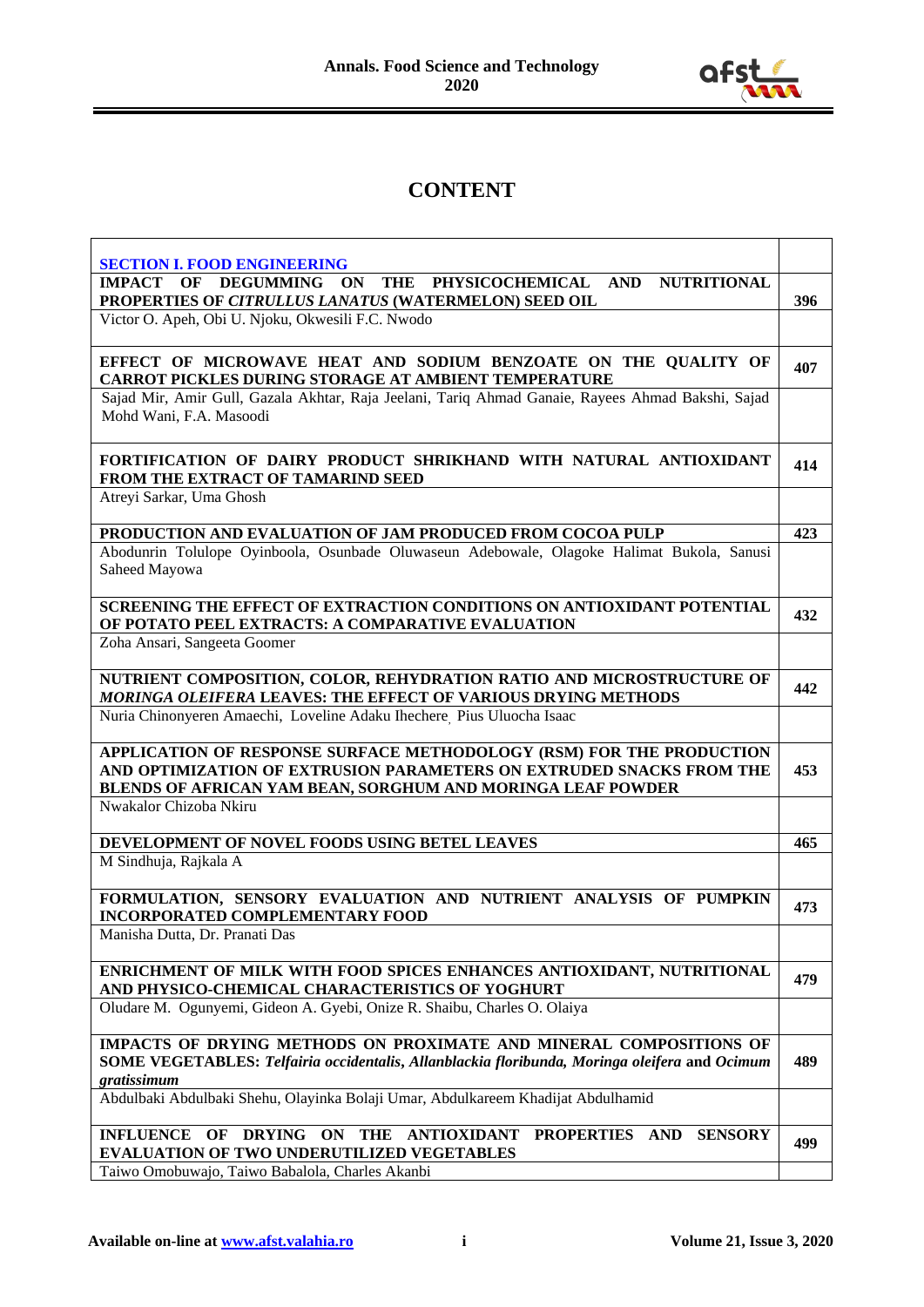

| <b>SECTION II. BIOTECHNOLOGY AND AGRICULTURAL SCIENCES</b>                                     |     |
|------------------------------------------------------------------------------------------------|-----|
| PHYSICO-CHEMICAL PROPERTIES OF STARCH FROM SELECTED TEN SPECIES OF                             | 506 |
| CURCUMA L. (ZINGIBERACEAE) SEEKING ATTENTION                                                   |     |
| Anu Subhadramma, Mathew Dan, Shanavas Salim                                                    |     |
|                                                                                                |     |
| ANALYZING THE EFFECT OF OPTIMIZATION CONDITIONS OF GERMINATION ON THE                          |     |
| PASTING PROPERTIES, RHEOLOGICAL PROPERTIES, MORPHOLOGICAL PROPERTIES                           | 514 |
| AND THEIR IMPACT ON IN VITRO ANTIOXIDANT CHARACTERISTICS                                       |     |
| Seema Sharma, Charanjit S. Riar                                                                |     |
|                                                                                                |     |
| BIOINSPIRED SYNTHESIS OF TIO2 NANOPARTICLES AND ITS EFFECT ON SORGHUM                          |     |
| <b>BICOLOR</b>                                                                                 | 525 |
|                                                                                                |     |
| Futane Abhishek, Bulla Ashwini, Ladkat Apoorva, Waghmode Meghmala, Satpute Surekha, Patil Neha |     |
|                                                                                                |     |
| <b>SECTION III. FOOD QUALITY AND SAFETY</b>                                                    |     |
| FUNGI IN OVINE CARCASSES ENVIRONMENT IN TWO SLAUGHTERHOUSES IN NORTH                           |     |
| OF ALGERIA                                                                                     | 538 |
| Dahmani Asma, Aissi Miriem, Harhoura Khaled, Zenia Safia                                       |     |
|                                                                                                |     |
|                                                                                                |     |
| STUDY OF PHYSIOCHEMICAL PROPERTIES AND HEAVY METALS CONTENT IN EDIBLE                          | 547 |
| OIL CONSUMED IN MUMBAI                                                                         |     |
| Gavali Laxman Vithoba, Kadam Dhanraj Dashrath, Shivankar Vitthal Subrao                        |     |
|                                                                                                |     |
| NUTRITIONAL, PHYSICAL AND SENSORY EVALUATION OF COOKIES BASED ON                               | 554 |
| <b>BLENDS OF SOY AND PEARL MILLETS (BAJRA) FLOUR</b>                                           |     |
| Sneha V. Krishna, Shubhra Saraswat                                                             |     |
|                                                                                                |     |
| <b>SECTION IV. FOOD ANALYSIS</b>                                                               |     |
| NUTRITIONAL AND SENSORY QUALITY OF ORANGE-FLESHED SWEET POTATO                                 |     |
|                                                                                                | 560 |
| <b>VARIETIES</b>                                                                               |     |
| Badi M.Bao, Leonard W.T. Fweia                                                                 |     |
|                                                                                                |     |
| ANTIOXIDANT, ANTICHOLINESTERASE, AND ANTIBACTERIAL ACTIVITIES<br>OF                            |     |
| ESSENTIAL OILS AND METHANOL EXTRACT OF CARDUNCELLUS PINNATUS                                   | 568 |
| (DESF.)DC.GROWING IN ALGERIA                                                                   |     |
| Abdelouahab Belkassam, Tahar Smaili, Ahmed Boukeloua, Khellaf Rebbas, Guido Flamini, Roberta   |     |
| Ascrizzi, Abdulselam Ertaş, Mehmet Boğa                                                        |     |
|                                                                                                |     |
| PHYSICO-CHEMICAL PROPERTIES OF STARCH FROM SELECTED TEN SPECIES OF                             | 579 |
| CURCUMA L. (ZINGIBERACEAE) SEEKING ATTENTION                                                   |     |
| Anu Subhadramma, Mathew Dan, Shanavas Safiya                                                   |     |
|                                                                                                |     |
| AROMATIC CHARACTERIZATION OF DISTILLATES WITH ADDED EXTRACTS OF                                |     |
| HAWTHORN FLOWERS (CRATAEGUS MONOGYNA - ROSACEAE) AND HAWTHORN                                  | 588 |
| <b>BERRIES (CRATAEGUS MONOGYNA - FRUCTUS)</b>                                                  |     |
| Dimitrov Dimitar, Parjanova Albena, Ivanova Snezhana, Haygarov Vanyo                           |     |
|                                                                                                |     |
| PHYSICO-CHEMICAL PARAMETERS AND CHEMICAL COMPOSITION OF ESSENTIAL OIL                          |     |
| EXTRACTED FROM TETRAPLEURA TETRAPTERA (SCHUM. & THONN.) TAUB. FRUIT                            | 600 |
| <b>PULP</b>                                                                                    |     |
|                                                                                                |     |
| N'zebo Jean-Michel, Kabran Aka Faustin, Ahi Amédée Pascal, Don Ohouo Regina Antoinette, Kouame |     |
| Lucien Patrice                                                                                 |     |
|                                                                                                |     |
|                                                                                                |     |
| NUTRITIONAL EVALUATION OF AN UNDEREXPLOITED LEGUME, INDIGOFERA: A<br><b>COMPARATIVE STUDY</b>  | 608 |